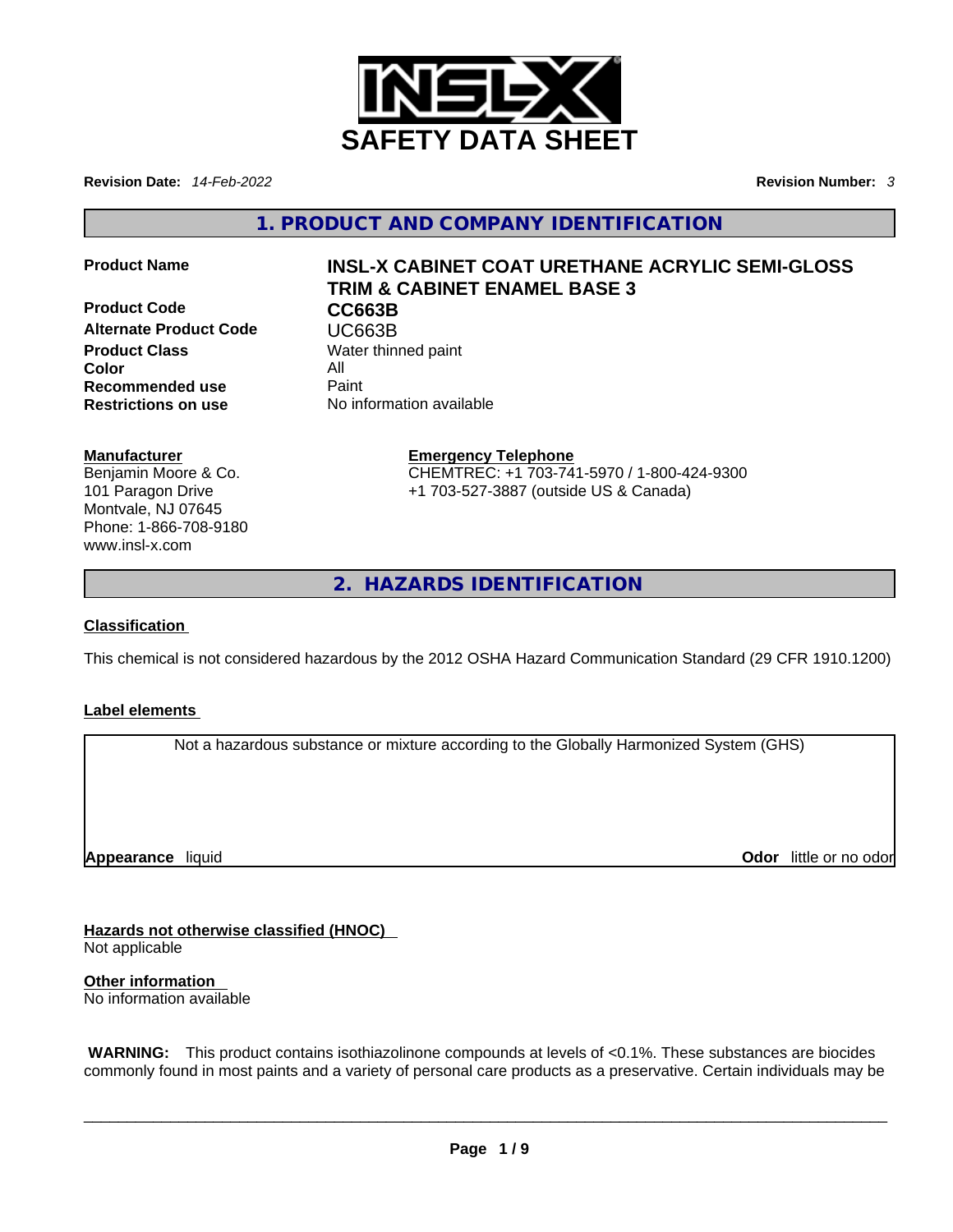sensitive or allergic to these substances, even at low levels.

# **3. COMPOSITION INFORMATION ON COMPONENTS**

| <b>Chemical name</b> | <b>CAS No.</b> | Weight-%    |
|----------------------|----------------|-------------|
| Titanium dioxide     | 13463-67-7     | - 5         |
| Kaolin               | 1332-58-7      | - 5         |
| Ammonia              | 7664-41-7      | $0.1 - 0.5$ |
| Ammonium hydroxide   | 1336-21-6      | $0.1 - 0.5$ |

|                                                  | 4. FIRST AID MEASURES                                                                                    |
|--------------------------------------------------|----------------------------------------------------------------------------------------------------------|
| <b>General Advice</b>                            | No hazards which require special first aid measures.                                                     |
| <b>Eye Contact</b>                               | Rinse thoroughly with plenty of water for at least 15 minutes and consult a<br>physician.                |
| <b>Skin Contact</b>                              | Wash off immediately with soap and plenty of water while removing all<br>contaminated clothes and shoes. |
| <b>Inhalation</b>                                | Move to fresh air. If symptoms persist, call a physician.                                                |
| Ingestion                                        | Clean mouth with water and afterwards drink plenty of water. Consult a physician<br>if necessary.        |
| <b>Most Important</b><br><b>Symptoms/Effects</b> | None known.                                                                                              |
| <b>Notes To Physician</b>                        | Treat symptomatically.                                                                                   |

**5. FIRE-FIGHTING MEASURES** 

| As in any fire, wear self-contained breathing apparatus<br>Protective equipment and precautions for firefighters<br>pressure-demand, MSHA/NIOSH (approved or equivalent)<br>and full protective gear. |
|-------------------------------------------------------------------------------------------------------------------------------------------------------------------------------------------------------|
|                                                                                                                                                                                                       |
| <b>Specific Hazards Arising From The Chemical</b><br>Closed containers may rupture if exposed to fire or<br>extreme heat.                                                                             |
| No.<br>Sensitivity to mechanical impact                                                                                                                                                               |
| No.<br>Sensitivity to static discharge                                                                                                                                                                |
| <b>Flash Point Data</b><br>Not applicable<br>Flash point (°F)<br>Not applicable<br>Flash Point (°C)<br>Not applicable<br><b>Method</b>                                                                |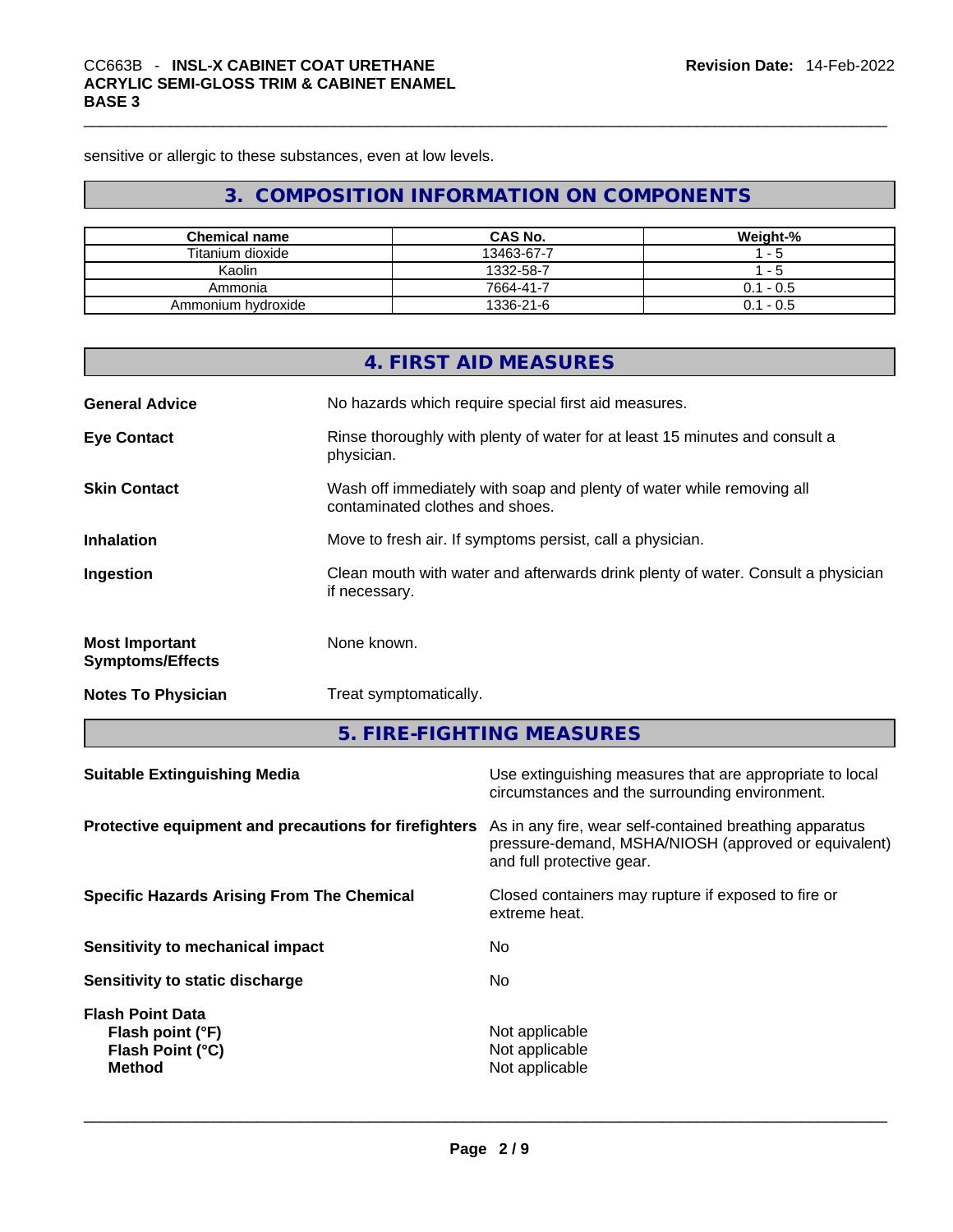| <b>Flammability Limits In Air</b> |  |
|-----------------------------------|--|
|-----------------------------------|--|

**Lower flammability limit:** Not applicable **Upper flammability limit:** Not applicable

**NFPA Health:** 1 **Flammability:** 0 **Instability:** 0 **Special:** Not Applicable

#### **NFPA Legend**

- 0 Not Hazardous
- 1 Slightly
- 2 Moderate
- 3 High
- 4 Severe

*The ratings assigned are only suggested ratings, the contractor/employer has ultimate responsibilities for NFPA ratings where this system is used.* 

*Additional information regarding the NFPA rating system is available from the National Fire Protection Agency (NFPA) at www.nfpa.org.* 

## **6. ACCIDENTAL RELEASE MEASURES**

| <b>Personal Precautions</b>      | Avoid contact with skin, eyes and clothing. Ensure adequate ventilation.                                                                                                         |
|----------------------------------|----------------------------------------------------------------------------------------------------------------------------------------------------------------------------------|
| <b>Other Information</b>         | Prevent further leakage or spillage if safe to do so.                                                                                                                            |
| <b>Environmental precautions</b> | See Section 12 for additional Ecological Information.                                                                                                                            |
| <b>Methods for Cleaning Up</b>   | Soak up with inert absorbent material. Sweep up and shovel into suitable<br>containers for disposal.                                                                             |
|                                  | 7. HANDLING AND STORAGE                                                                                                                                                          |
| <b>Handling</b>                  | Avoid contact with skin, eyes and clothing. Avoid breathing vapors, spray mists or<br>sanding dust. In case of insufficient ventilation, wear suitable respiratory<br>equipment. |
| <b>Storage</b>                   | Keep container tightly closed. Keep out of the reach of children.                                                                                                                |
| <b>Incompatible Materials</b>    | No information available                                                                                                                                                         |

# **8. EXPOSURE CONTROLS/PERSONAL PROTECTION**

#### **Exposure Limits**

| <b>Chemical name</b> | <b>ACGIH TLV</b>                           |                           |
|----------------------|--------------------------------------------|---------------------------|
| Titanium dioxide     | TWA: $10 \text{ mg/m}^3$                   | 15 mg/m $3$ - TWA         |
| Kaolin               | TWA: $2 \text{ mg/m}^3$ particulate matter | 15 mg/m $3$ - TWA         |
|                      | containing no asbestos and <1%             | $5 \text{ mg/m}^3$ - TWA  |
|                      | crystalline silica, respirable particulate |                           |
|                      | matter                                     |                           |
| Ammonia              | STEL: 35 ppm                               | 50 ppm - TWA              |
|                      | TWA: 25 ppm                                | $35 \text{ mg/m}^3$ - TWA |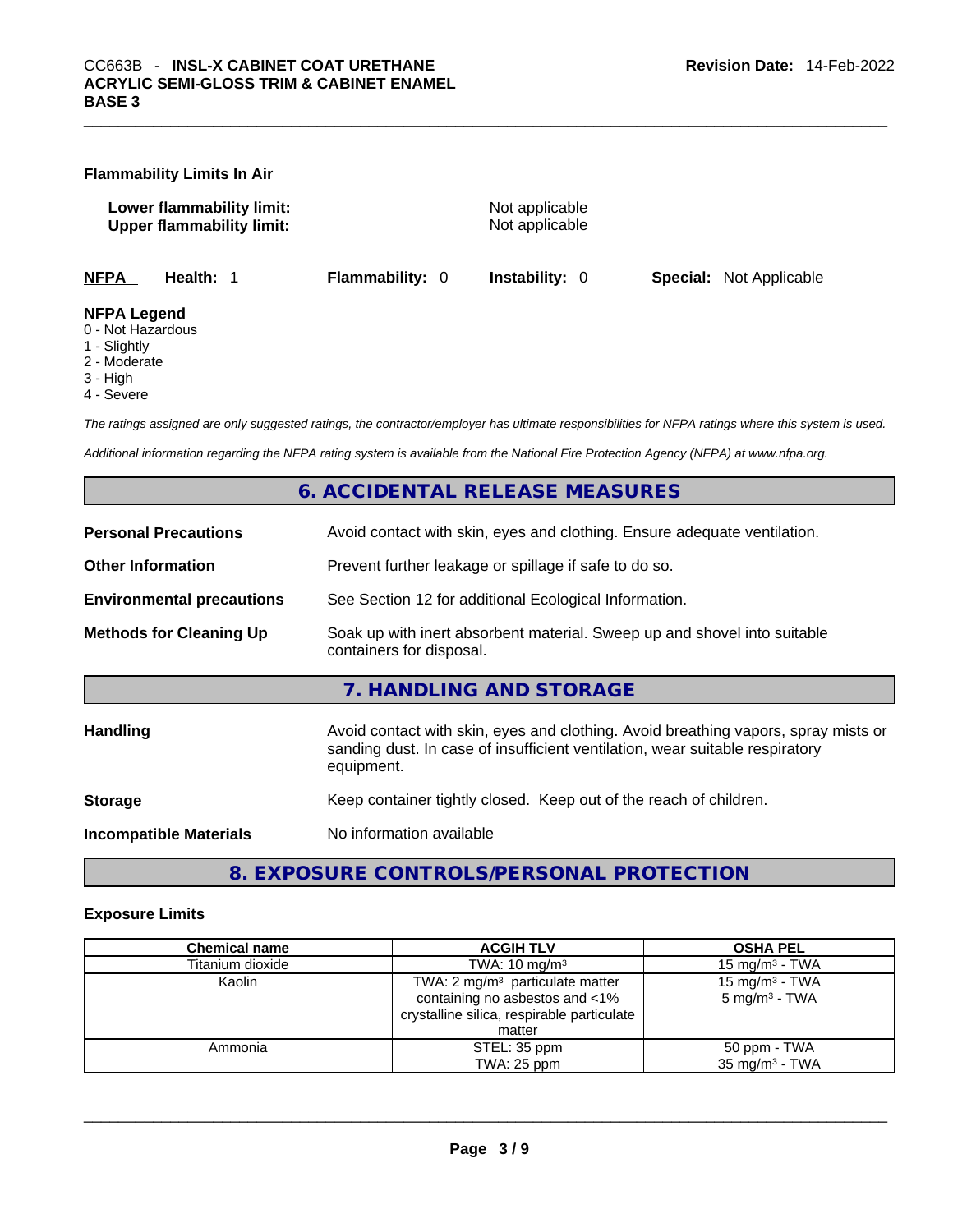#### **Legend**

ACGIH - American Conference of Governmental Industrial Hygienists Exposure Limits OSHA - Occupational Safety & Health Administration Exposure Limits N/E - Not Established

| <b>Engineering Measures</b>          | Ensure adequate ventilation, especially in confined areas.                                                                          |  |  |  |  |
|--------------------------------------|-------------------------------------------------------------------------------------------------------------------------------------|--|--|--|--|
| <b>Personal Protective Equipment</b> |                                                                                                                                     |  |  |  |  |
| <b>Eye/Face Protection</b>           | Safety glasses with side-shields.                                                                                                   |  |  |  |  |
| <b>Skin Protection</b>               | Protective gloves and impervious clothing.                                                                                          |  |  |  |  |
| <b>Respiratory Protection</b>        | In case of insufficient ventilation wear suitable respiratory equipment.                                                            |  |  |  |  |
| <b>Hygiene Measures</b>              | Avoid contact with skin, eyes and clothing. Remove and wash contaminated<br>clothing before re-use. Wash thoroughly after handling. |  |  |  |  |

#### **9. PHYSICAL AND CHEMICAL PROPERTIES**

**Appearance** liquid **Odor Odor Odor Odor Odor Odor** *little* **or no odor Odor Threshold** No information available **Density** (Ibs/gal) 9.0 - 9.1 **Specific Gravity** 1.08 - 1.10 **pH pH** *No* information available **Viscosity (cps) Viscosity (cps) No information available Solubility(ies)** No information available in the solution of the solution of the solution available in the solution of the solution of the solution of the solution of the solution of the solution of the solution of the so **Water solubility Water solubility No information available Evaporation Rate No information available No information available Vapor pressure**  No information available **Vapor pressure No information available Vapor density**<br> **We Solids**<br>
We Solids
25 - 45 Wt. % Solids **Vol. % Solids** 30 - 40 **Wt. % Volatiles** 55 - 65 **Vol. % Volatiles** 60 - 70 **VOC Regulatory Limit (g/L)** < 50 **Boiling Point (°F) Boiling Point**  $(^{\circ}C)$  100 **Freezing point (°F)** 32 **Freezing Point (°C)** 0 **Flash point (°F)** Not applicable **Flash Point (°C)** Not applicable **Method** Not applicable **Flammability (solid, gas)** Not applicable **Upper flammability limit:** Not applicable **Lower flammability limit:** Not applicable **Autoignition Temperature (°F)**<br> **Autoignition Temperature (°C)**<br> **Autoignition Temperature (°C)**<br> **Autoignition Temperature (°C) Autoignition Temperature (°C) Decomposition Temperature (°F)** No information available **Decomposition Temperature (°C)**<br> **Partition coefficient**<br> **Partition coefficient**<br> **No** information available **Partition coefficient**No information available \_\_\_\_\_\_\_\_\_\_\_\_\_\_\_\_\_\_\_\_\_\_\_\_\_\_\_\_\_\_\_\_\_\_\_\_\_\_\_\_\_\_\_\_\_\_\_\_\_\_\_\_\_\_\_\_\_\_\_\_\_\_\_\_\_\_\_\_\_\_\_\_\_\_\_\_\_\_\_\_\_\_\_\_\_\_\_\_\_\_\_\_\_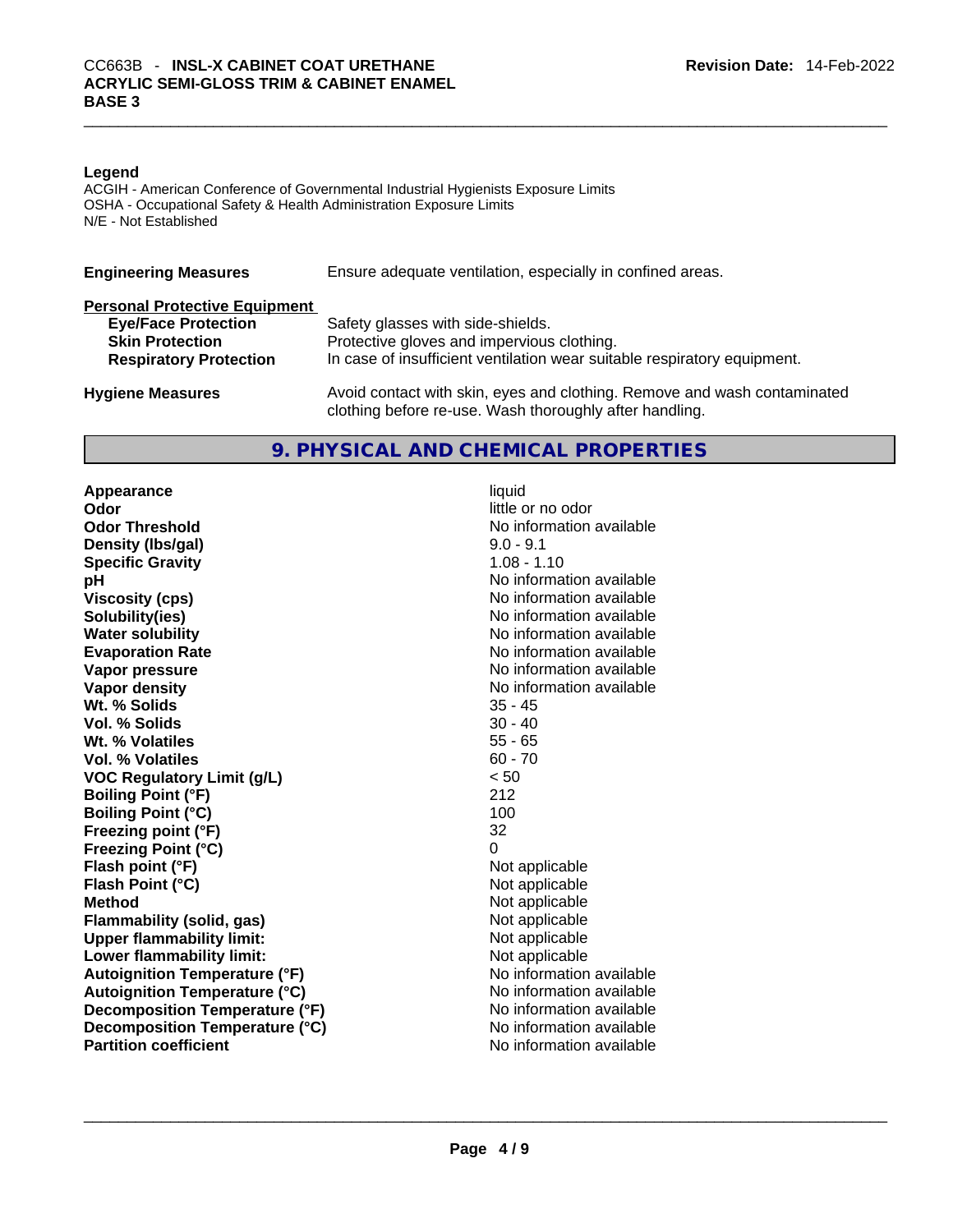|                                                                              |                                                        | <b>10. STABILITY AND REACTIVITY</b>                                                        |
|------------------------------------------------------------------------------|--------------------------------------------------------|--------------------------------------------------------------------------------------------|
| <b>Reactivity</b>                                                            |                                                        | Not Applicable                                                                             |
| <b>Chemical Stability</b>                                                    |                                                        | Stable under normal conditions.                                                            |
| <b>Conditions to avoid</b>                                                   |                                                        | Prevent from freezing.                                                                     |
| <b>Incompatible Materials</b>                                                |                                                        | No materials to be especially mentioned.                                                   |
| <b>Hazardous Decomposition Products</b>                                      |                                                        | None under normal use.                                                                     |
| Possibility of hazardous reactions                                           |                                                        | None under normal conditions of use.                                                       |
|                                                                              |                                                        | 11. TOXICOLOGICAL INFORMATION                                                              |
| <b>Product Information</b>                                                   |                                                        |                                                                                            |
| Information on likely routes of exposure                                     |                                                        |                                                                                            |
|                                                                              |                                                        | Eye contact, skin contact and inhalation.                                                  |
| <b>Principal Routes of Exposure</b>                                          |                                                        |                                                                                            |
| <b>Acute Toxicity</b>                                                        |                                                        |                                                                                            |
| <b>Product Information</b>                                                   | No information available                               |                                                                                            |
| Symptoms related to the physical, chemical and toxicological characteristics |                                                        |                                                                                            |
| <b>Symptoms</b>                                                              | No information available                               |                                                                                            |
|                                                                              |                                                        | Delayed and immediate effects as well as chronic effects from short and long-term exposure |
| Eye contact                                                                  | May cause slight irritation.                           |                                                                                            |
| <b>Skin contact</b>                                                          |                                                        | Substance may cause slight skin irritation. Prolonged or repeated contact may dry          |
|                                                                              | skin and cause irritation.                             |                                                                                            |
| <b>Inhalation</b>                                                            |                                                        | May cause irritation of respiratory tract.                                                 |
| Ingestion                                                                    |                                                        | Ingestion may cause gastrointestinal irritation, nausea, vomiting and diarrhea.            |
| <b>Sensitization</b>                                                         | No information available                               |                                                                                            |
| <b>Neurological Effects</b>                                                  | No information available.                              |                                                                                            |
| <b>Mutagenic Effects</b>                                                     | No information available.<br>No information available. |                                                                                            |
| <b>Reproductive Effects</b><br><b>Developmental Effects</b>                  | No information available.                              |                                                                                            |
| <b>Target organ effects</b>                                                  | No information available.                              |                                                                                            |
| <b>STOT - single exposure</b>                                                | No information available.                              |                                                                                            |
| <b>STOT - repeated exposure</b>                                              | No information available.                              |                                                                                            |
| Other adverse effects                                                        | No information available.                              |                                                                                            |
|                                                                              |                                                        |                                                                                            |

**Numerical measures of toxicity**

**Aspiration Hazard Mo information available** 

**The following values are calculated based on chapter 3.1 of the GHS document**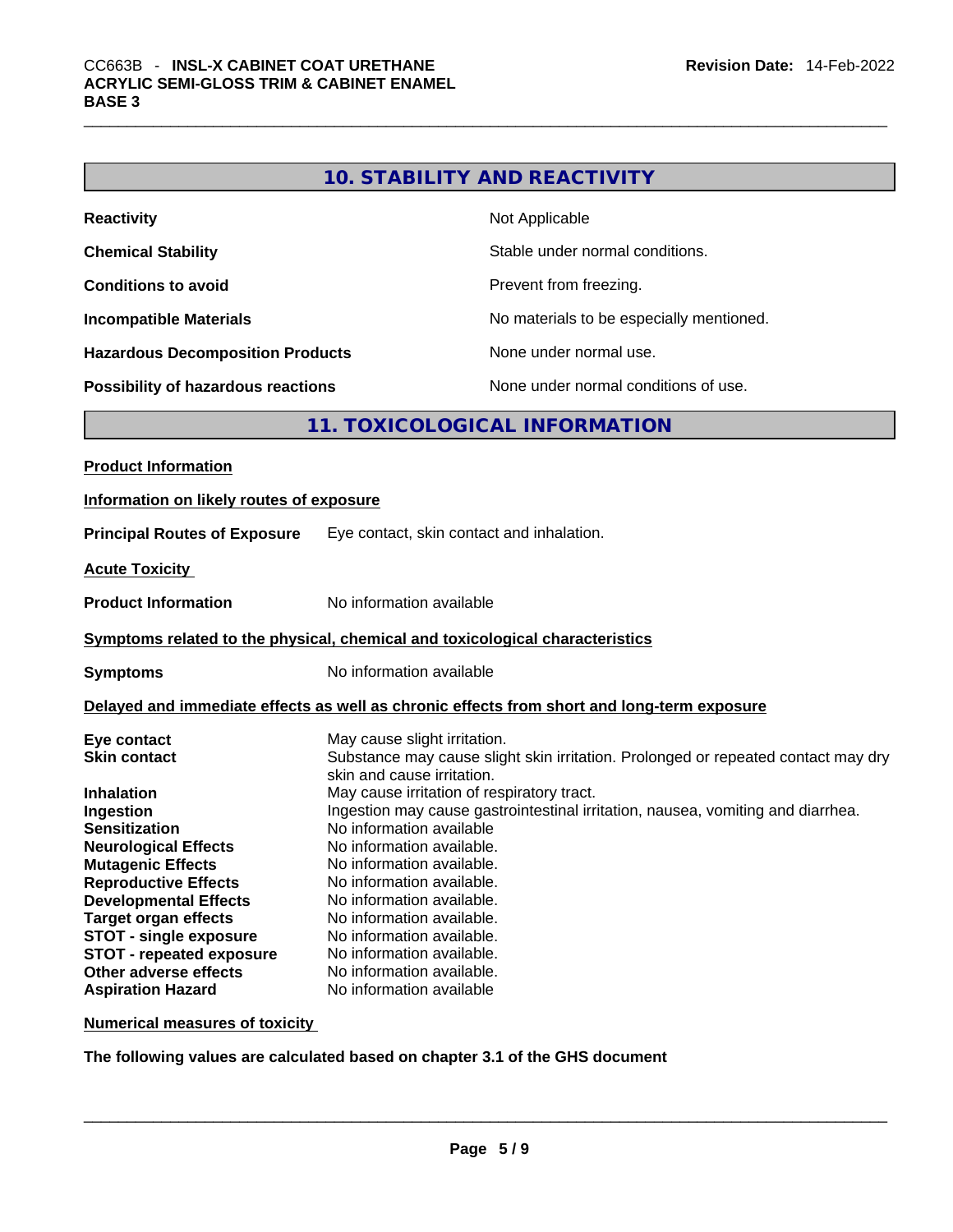#### **ATEmix (inhalation-dust/mist)** 398.5 mg/L

#### **Component Information**

| Chemical name                   | Oral LD50             | Dermal LD50          | Inhalation LC50                                                                    |
|---------------------------------|-----------------------|----------------------|------------------------------------------------------------------------------------|
| Titanium dioxide<br>13463-67-7  | $> 10000$ mg/kg (Rat) |                      |                                                                                    |
| Kaolin<br>1332-58-7             | $>$ 5000 mg/kg (Rat)  | $>$ 5000 mg/kg (Rat) |                                                                                    |
| Ammonia<br>7664-41-7            | $=$ 350 mg/kg (Rat)   |                      | $= 9850$ mg/m <sup>3</sup> (Rat) 1 h<br>$= 13770$ mg/m <sup>3</sup><br>$(Rat)$ 1 h |
| Ammonium hydroxide<br>1336-21-6 | $=$ 350 mg/kg (Rat)   |                      |                                                                                    |

#### **Chronic Toxicity**

#### **Carcinogenicity**

*The information below indicates whether each agency has listed any ingredient as a carcinogen:.* 

| <b>Chemical name</b> | <b>IARC</b>               | <b>NTP</b> | OSHA   |
|----------------------|---------------------------|------------|--------|
|                      | 2B<br>Possible<br>: Human |            | ∟isted |
| dioxide<br>Titanium  | Carcınoɑen                |            |        |

• Although IARC has classified titanium dioxide as possibly carcinogenic to humans (2B), their summary concludes: "No significant exposure to titanium dioxide is thought to occur during the use of products in which titanium dioxide is bound to other materials, such as paint."

#### **Legend**

IARC - International Agency for Research on Cancer NTP - National Toxicity Program OSHA - Occupational Safety & Health Administration

**12. ECOLOGICAL INFORMATION** 

#### **Ecotoxicity Effects**

The environmental impact of this product has not been fully investigated.

#### **Product Information**

#### **Acute Toxicity to Fish**

No information available

#### **Acute Toxicity to Aquatic Invertebrates**

No information available

#### **Acute Toxicity to Aquatic Plants**

No information available

#### **Persistence / Degradability**

No information available.

**Bioaccumulation**<br>There is no data for this product. There is no data for this product. \_\_\_\_\_\_\_\_\_\_\_\_\_\_\_\_\_\_\_\_\_\_\_\_\_\_\_\_\_\_\_\_\_\_\_\_\_\_\_\_\_\_\_\_\_\_\_\_\_\_\_\_\_\_\_\_\_\_\_\_\_\_\_\_\_\_\_\_\_\_\_\_\_\_\_\_\_\_\_\_\_\_\_\_\_\_\_\_\_\_\_\_\_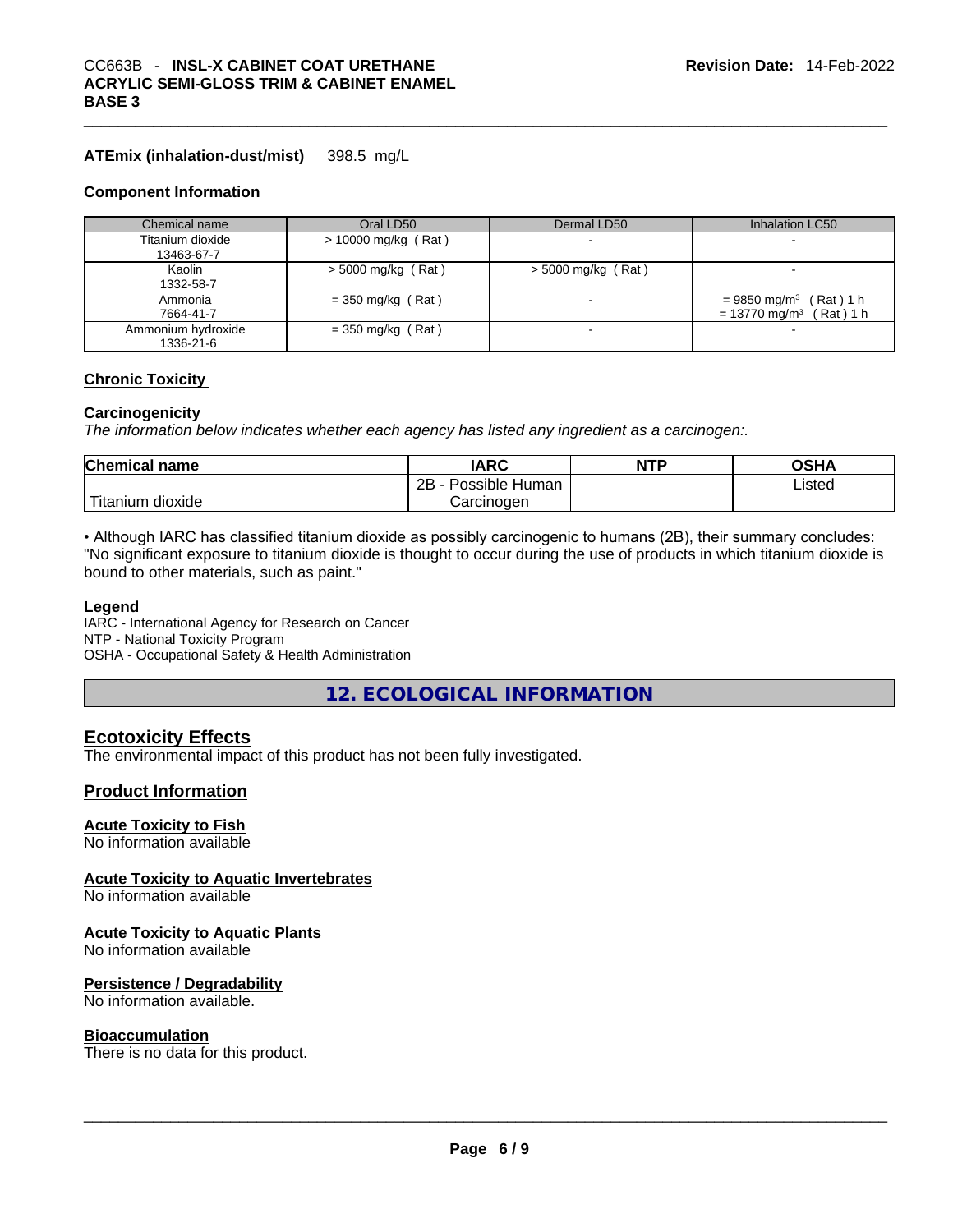#### **Mobility in Environmental Media**

No information available.

#### **Ozone**

No information available

#### **Component Information**

#### **Acute Toxicity to Fish**

**Titanium dioxide**  $LC50:$  > 1000 mg/L (Fathead Minnow - 96 hr.)

#### **Acute Toxicity to Aquatic Invertebrates**

No information available

#### **Acute Toxicity to Aquatic Plants**

No information available

|                                                  | 13. DISPOSAL CONSIDERATIONS                                                                                                                                                                                               |
|--------------------------------------------------|---------------------------------------------------------------------------------------------------------------------------------------------------------------------------------------------------------------------------|
| <b>Waste Disposal Method</b>                     | Dispose of in accordance with federal, state, and local regulations. Local<br>requirements may vary, consult your sanitation department or state-designated<br>environmental protection agency for more disposal options. |
|                                                  | <b>14. TRANSPORT INFORMATION</b>                                                                                                                                                                                          |
| <b>DOT</b>                                       | Not regulated                                                                                                                                                                                                             |
| <b>ICAO/IATA</b>                                 | Not regulated                                                                                                                                                                                                             |
| <b>IMDG / IMO</b>                                | Not regulated                                                                                                                                                                                                             |
|                                                  | <b>15. REGULATORY INFORMATION</b>                                                                                                                                                                                         |
| <b>International Inventories</b>                 |                                                                                                                                                                                                                           |
| <b>TSCA: United States</b><br><b>DSL: Canada</b> | Yes - All components are listed or exempt.<br>Yes - All components are listed or exempt.                                                                                                                                  |
| <b>Federal Regulations</b>                       |                                                                                                                                                                                                                           |
|                                                  |                                                                                                                                                                                                                           |

#### **SARA 311/312 hazardous categorization**

| Acute health hazard               | N٥ |  |
|-----------------------------------|----|--|
| Chronic Health Hazard             | No |  |
| Fire hazard                       | Nο |  |
| Sudden release of pressure hazard | No |  |
| Reactive Hazard                   | N٥ |  |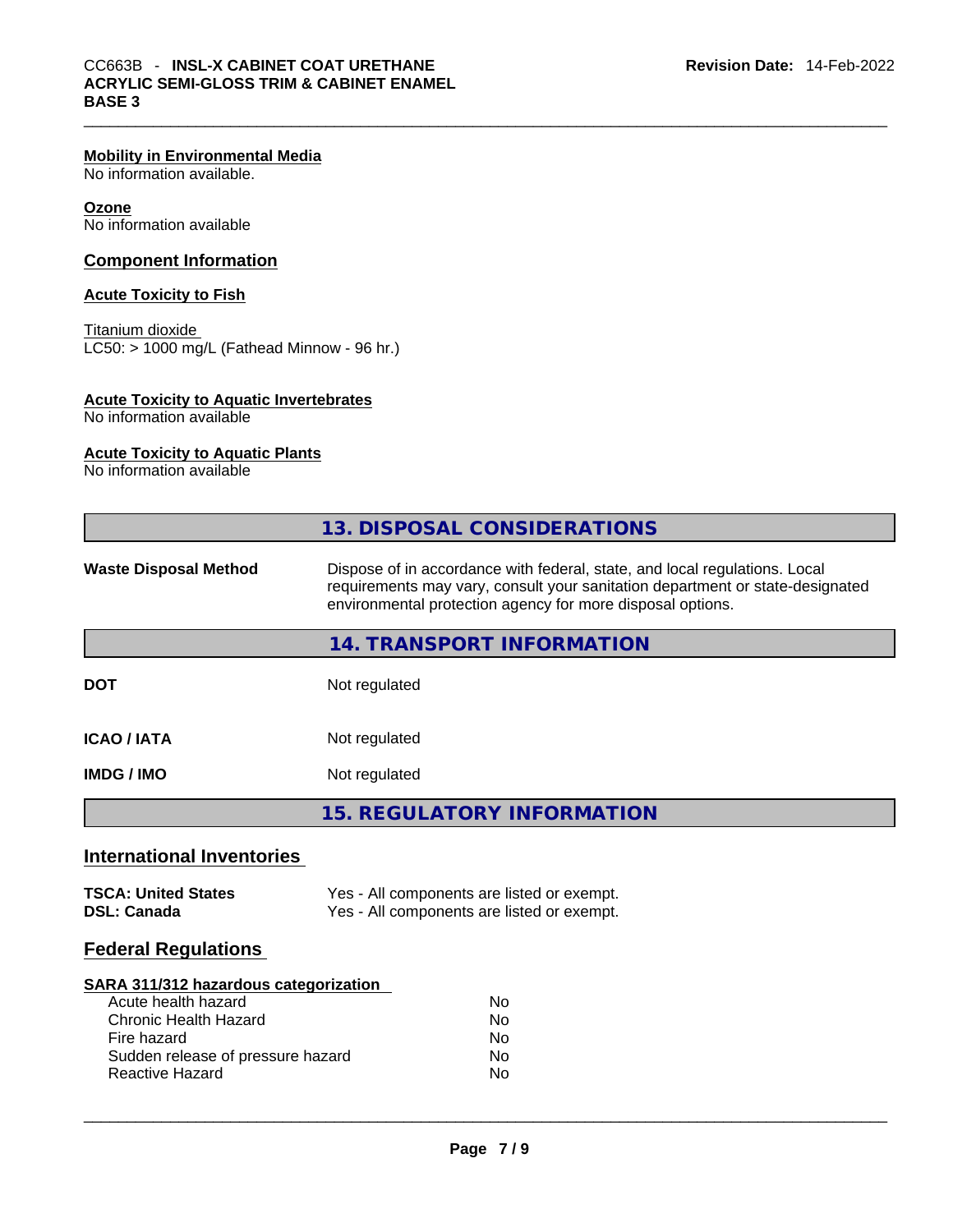#### **SARA 313**

Section 313 of Title III of the Superfund Amendments and Reauthorization Act of 1986 (SARA). This product contains a chemical or chemicals which are subject to the reporting requirements of the Act and Title 40 of the Code of Federal Regulations, Part 372:

*None*

**Clean Air Act,Section 112 Hazardous Air Pollutants (HAPs) (see 40 CFR 61)**

This product contains the following HAPs:

*None*

# **US State Regulations**

#### **California Proposition 65**

**WARNING:** This product can expose you to chemicals including Titanium dioxide, which are known to the State of California to cause cancer, and Ethylene glycol which are known to the State of California to cause birth defects or other reproductive harm. For more information go to www.P65Warnings.ca.gov

#### **State Right-to-Know**

| Chemical .<br>name          | Ma<br>achusetts | New<br>. Jersev | าnsvlvania |
|-----------------------------|-----------------|-----------------|------------|
| --<br>⊦dioxide<br>l itanıum |                 |                 |            |
| ∖aolir                      |                 |                 |            |

#### **Legend**

X - Listed

# **16. OTHER INFORMATION**

**HMIS** - **Health:** 1 **Flammability:** 0 **Reactivity:** 0 **PPE:** -

#### **HMIS Legend**

- 0 Minimal Hazard
- 1 Slight Hazard
- 2 Moderate Hazard
- 3 Serious Hazard
- 4 Severe Hazard
- **Chronic Hazard**

X - Consult your supervisor or S.O.P. for "Special" handling instructions.

Note: The PPE rating has intentionally been left blank. Choose appropriate PPE that will protect employees from the hazards the material will *present under the actual normal conditions of use.* 

*Caution: HMISÒ ratings are based on a 0-4 rating scale, with 0 representing minimal hazards or risks, and 4 representing significant hazards or risks. Although HMISÒ ratings are not required on MSDSs under 29 CFR 1910.1200, the preparer, has chosen to provide them. HMISÒ ratings are*